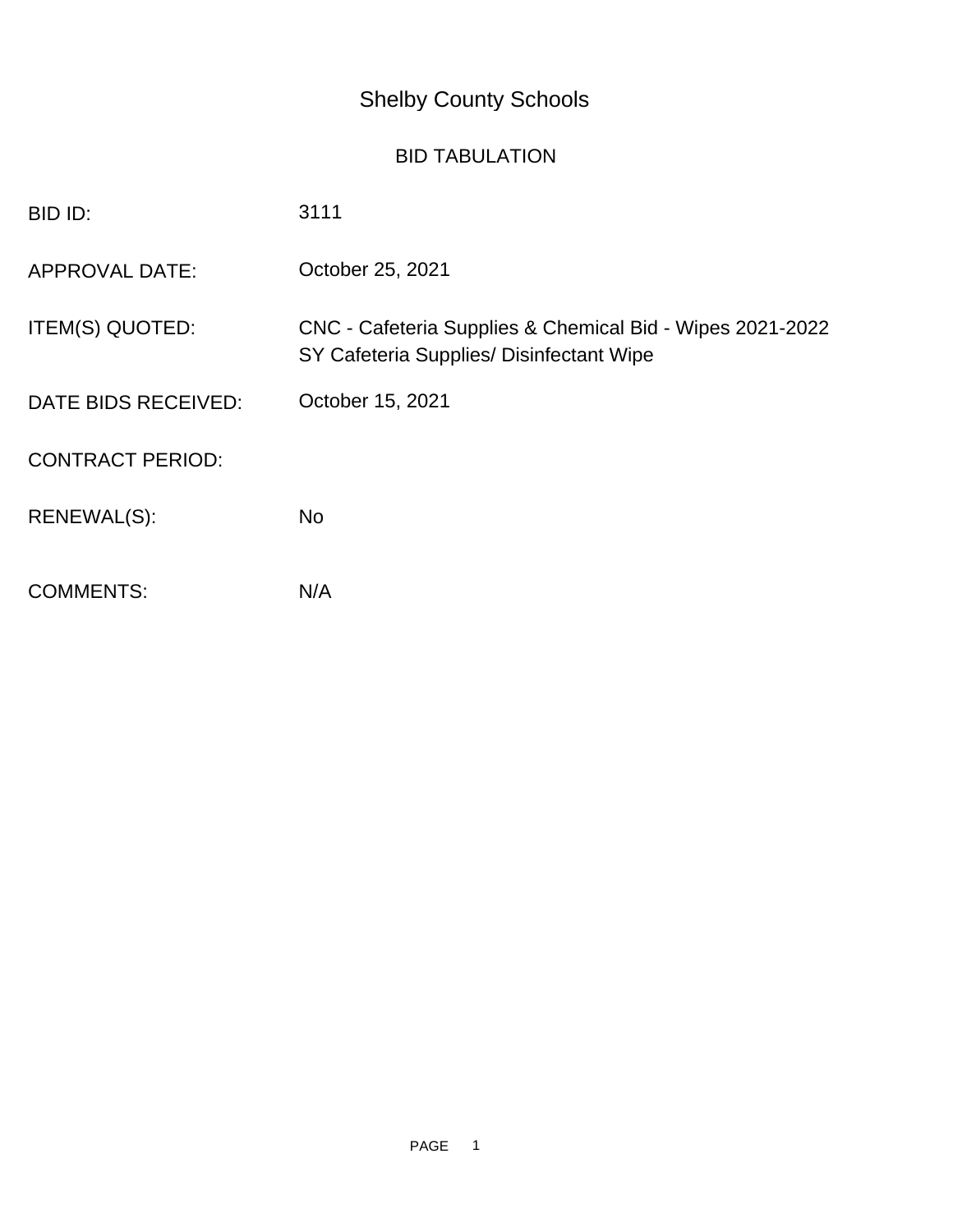## **Vendor Response Terms**

| ∶name<br>enoo                                                    | . .<br>erms<br>. .                             | erms<br>ment |
|------------------------------------------------------------------|------------------------------------------------|--------------|
| 'ndus<br>Mphs<br>500 <sub>0</sub><br>nmn:<br>nnu.<br><br>$\cdot$ | $\ddot{\phantom{1}}$<br>Wine<br>ntor<br>$\sim$ | lav.<br>NE   |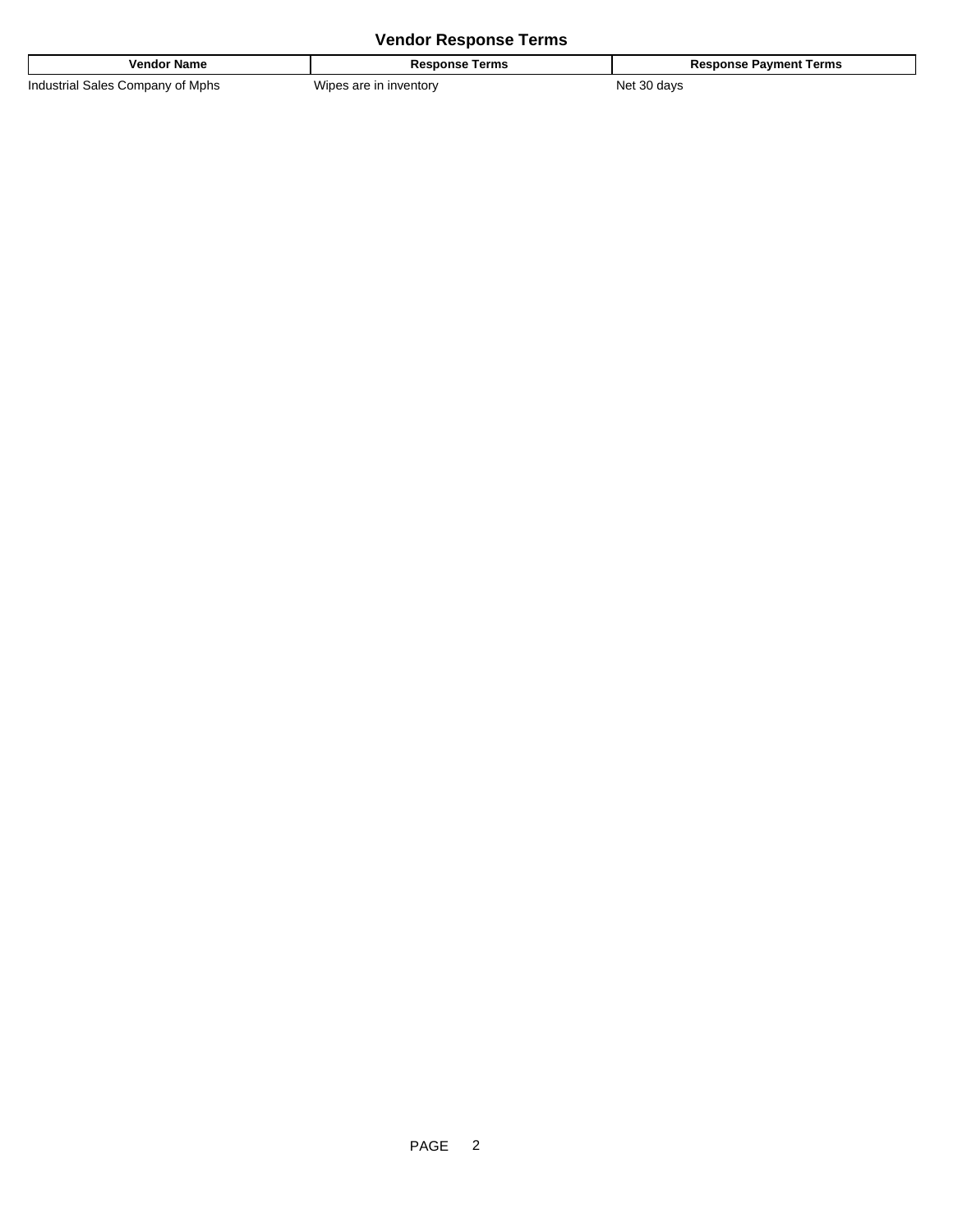ITEM NO. 1 - LOT CODE: - 200 - WIPES, DISINFECTANT, BUCKET OR CANISTER. DISINFECTANTS WIPES FOR FOOD CONTACT SURFACES, HARD, NON-P Samples required. WIPES, DISINFECTANT, BUCKET OR CANISTER. DISINFECTANTS WIPES FOR FOOD CONTACT SURFACES, HARD, NON-POROUS SURFACES AND AIDS IN THE REDUCTION OF CROSS CONTAMINATION OF TREATED SURFACES. APPROXIMATE SHEET SIZE 8.0'' x 6.25''. CASE PACK: APPROXIMATELY 4/1600 SHEETS . APPROVED BRAND: INDUSTRIAL SALES: SW1400 SHIP LOT: 200 1 - 1.0000 Each Case, Estimated Quantity - 1,000

| <b>VENDOR NAME</b>                                          | ITEM MANUFACTURER & PART NUMBER | UNIT PRICE (\$) |
|-------------------------------------------------------------|---------------------------------|-----------------|
| Industrial Sales Company of Mphs                            | ERC Wipes #1400                 | 90.9500*        |
| <b>VENDOR REFERENCE NUMBER:</b><br>1400                     |                                 |                 |
| <b>RESPONSE ITEM PAYMENT TERMS:</b><br>Net 30 days          |                                 |                 |
| Wipes with buckets are in inventory<br>RESPONSE ITEM NOTES: |                                 |                 |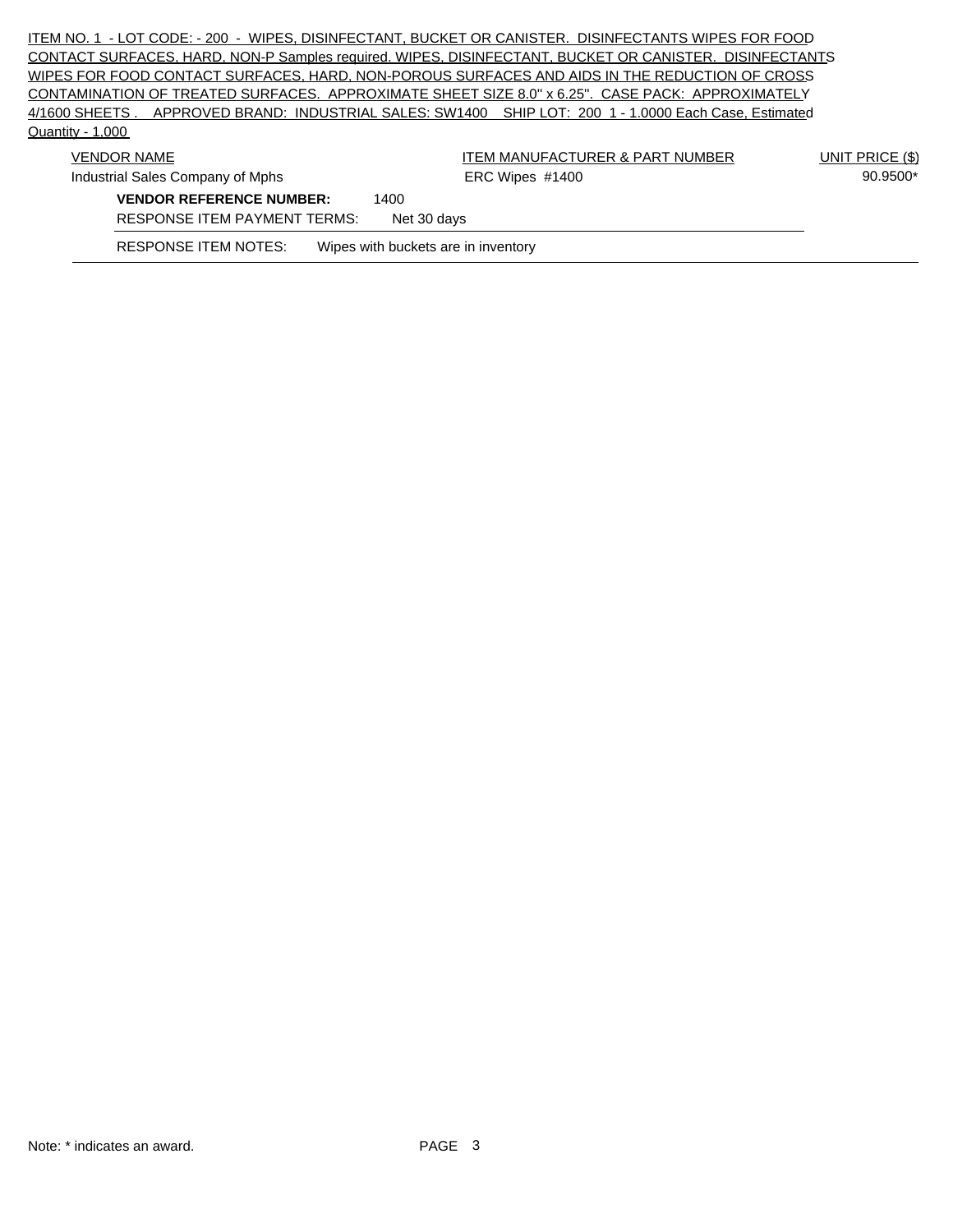## VENDOR NAME VENDOR NAME

Industrial Sales Company of Mphs 90,950.00 90,950.00 90,950.00

\$90,950.00